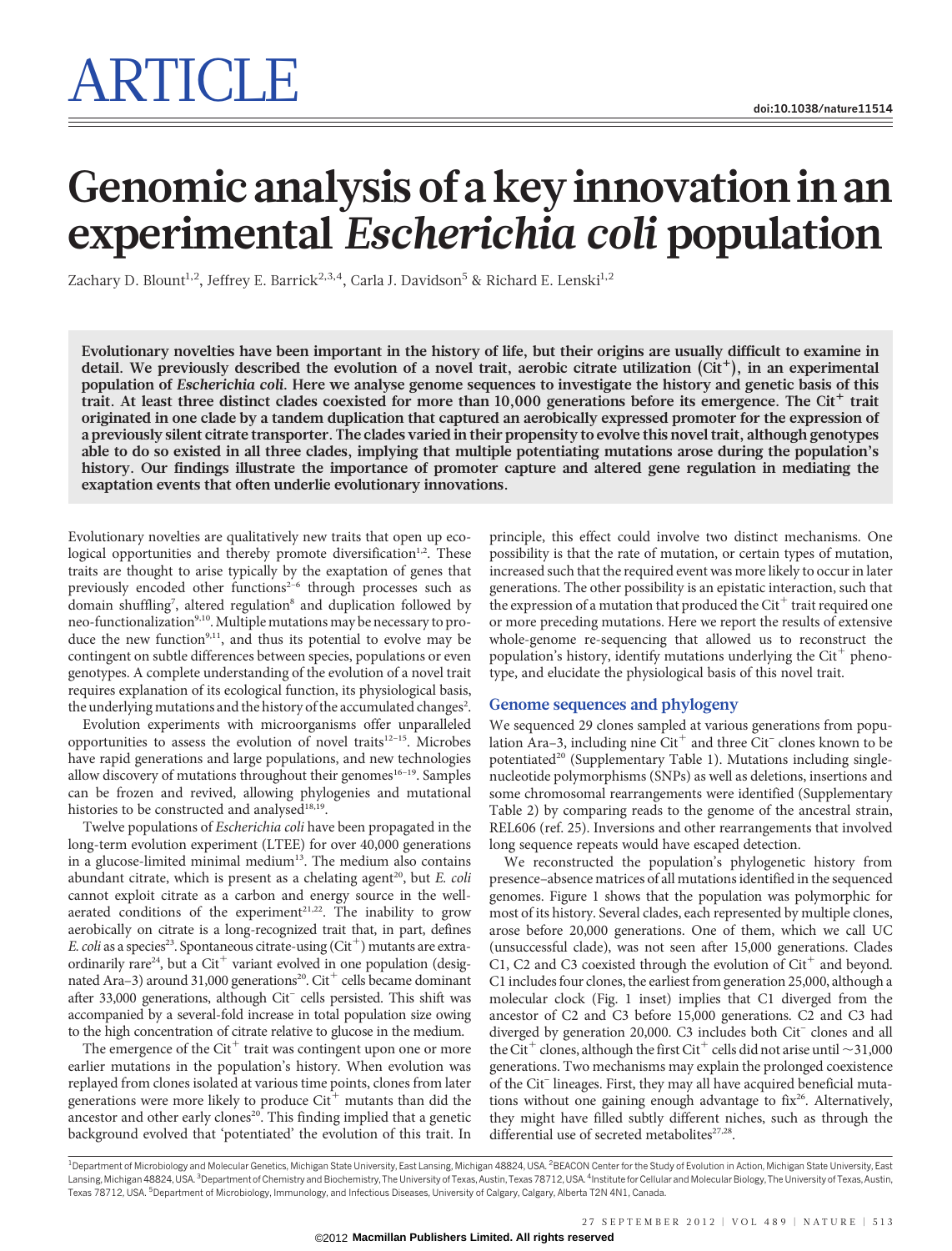

Figure 1 | Phylogeny of Ara-3 population. Symbols at branch tips mark 29 sequenced clones; labels are shown for clones mentioned in main text and figures. Shaded areas and coloured symbols identify major clades. Fractions above the tree show the number of clones belonging to the clade that yielded  $Cit^+$  mutants during replay experiments (numerator) and the corresponding total used in those experiments (denominator). Inset shows number of mutations relative to the ancestor. The solid line is the least-squares linear regression of mutations in non-mutator genomes; the dashed line is the corresponding regression for mutator genomes.

The sequenced  $\mathrm{Cit}^+$  clones from generation 36,000 and later have an SNP in the mutS gene that produces a premature stop codon and truncates the MutS protein, thereby causing a defect in methyldirected mismatch DNA repair<sup>29</sup>. We sequenced mutS from three  $Cit^+$  clones from each of generations 33,000, 34,000, 35,000, 36,000, 37,000 and 38,000, and found this SNP in 0, 0, 2, 3 and 3 clones, respectively, indicating that the mutation arose after the origin of the Cit<sup>+</sup> lineage. Also, none of the 20 Cit<sup>-</sup> genomes has this mutation. As a consequence,  $Cit^+$  genomes from later generations accumulated SNPs much faster than Cit<sup>-</sup> and early Cit<sup>+</sup> genomes (Fig. 1 inset). Mutator phenotypes evolved in several other populations in the LTEE<sup>18,30</sup>, so this change was not unique to the Cit<sup>+</sup> lineage.

### Evolution of the  $Cit^+$  function

The evolution of the  $Cit^+$  trait involved three successive processes: potentiation, actualization and refinement. The ancestor's rate of mutation to  $\mathrm{Cit}^+$  was immeasurably low, with an upper bound of  $3.6 \times 10^{-13}$  per cell-generation<sup>20</sup>. Potentiation refers to the evolution of a genetic background in which this function became accessible by mutation. An extremely weak  $Cit^+$  variant had emerged by 31,500 generations, which represents the actualization step. The new function was then refined, which allowed the efficient exploitation of citrate, the rise of the  $Cit^+$  subpopulation to numerical dominance, and the expansion of the total population size. Of these processes, actualization is the most tractable for study owing to the discrete phenotypic change, and we therefore focused on identifying and characterizing the mutational basis of actualization. With that information in hand, additional analyses then shed new light on the processes of refinement and potentiation.

# Actualization of the  $Cit^+$  function

One reason that *E. coli* cannot grow aerobically on citrate is its inability to transport citrate<sup>24,31,32</sup>. The origin of the Cit<sup>+</sup> phenotype therefore required expression of a citrate transporter. All nine sequenced Cit<sup>+</sup> genomes have two or more tandem copies of a 2,933-base-pair segment that includes part of the citrate fermentation (cit) operon (Fig. 2a). The amplified segment contains two genes: rna, which encodes RNase  $I^{33}$ , and  $citT$ , which encodes a broad-spectrum C4-di- and tri-carboxylic acid transporter that functions in fermentation as a citrate/succinate antiporter<sup>32</sup>. The boundary upstream of  $citT$ is in the  $3'$  end of the *citG* gene, which encodes triphosphoribosyldephospho-CoA synthase, whereas the boundary downstream of  $rna$  is in the 5' end of  $rnk$ , which encodes a regulator of nucleoside diphosphate kinase<sup>34</sup>. This amplification is not present in the ancestor or any of the sequenced Cit– genomes, and it is only found in population samples after the evolution of the  $Cit^+$  lineage (Supplementary Table 3). Polymerase chain reaction (PCR) screens also failed to detect this segment in 27 Cit– clones from generations 33,000 through 40,000, whereas it was found in all 33  $\mathrm{Cit}^+$  clones from the same generations (Supplementary Table 4).

Amplification mutations can alter the spatial relationship between structural genes and regulatory elements, potentially causing altered regulation and novel traits<sup>35-38</sup>. The structure of the *cit* amplification led us to propose that the  $Cit^+$  trait arose from an amplificationmediated promoter capture (Fig. 2b and Supplementary Fig. 1). The amplification joined upstream rnk and downstream citG fragments, producing an rnk-citG hybrid gene expressed from the upstream rnk promoter. Because the *citT* and *citG* genes are normally monocistronic, the downstream copy of *citT* should therefore be co-transcribed with the hybrid gene. If the rnk promoter directs transcription under oxic conditions, then the new rnk-citT regulatory module might allow CitT expression during aerobic metabolism and thereby confer a  $Cit^+$ phenotype<sup>32</sup>.

To test this hypothesis, we first examined the capacity of the rnk $citT$  module to support  $citT$  expression in oxic conditions. We constructed a low-copy (one to two per cell) plasmid, pCDrnk-citTlux, with an  $rnk\text{-}citT$  module in which  $citT$  was replaced by the  $luxCDABE$ reporter operon. We made two other plasmids, pCDrnklux and pCDcitTlux, in which the reporter was under the control of the native upstream regulatory regions of rnk and citT, respectively. We transformed each plasmid into REL606, the ancestral strain; ZDB30, a potentiated C3 clone from generation 32,000; and ZDB172, a weakly  $Cit^+$  clone from generation 32,000. We measured expression (light production) during growth and stationary phase under oxic conditions (Fig. 3). The native *citT* regulatory region showed no expression (above background) in any strain, indicating that  $citT$  is normally silent under oxic conditions. The native rnk regulatory region was expressed in all three strains, with a peak around the transition into stationary phase. Expression from the evolved rnk-citT module was much weaker, but there were small spikes in expression in ZDB30 and ZDB172 coincident with peak expression from the native rnk regulatory region. These results indicate that the rnk-citT module can support citT expression during aerobic metabolism.

This hypothesis also predicts that the introduction of the rnk-citT module should confer a  $Cit^+$  phenotype, whereas the loss of the *cit* 



Figure 2 | Tandem amplification in Cit<sup>+</sup> genomes. a, Ancestral arrangement of citG, citT, rna and rnk genes. b, Altered spatial and regulatory relationships generated by the amplification.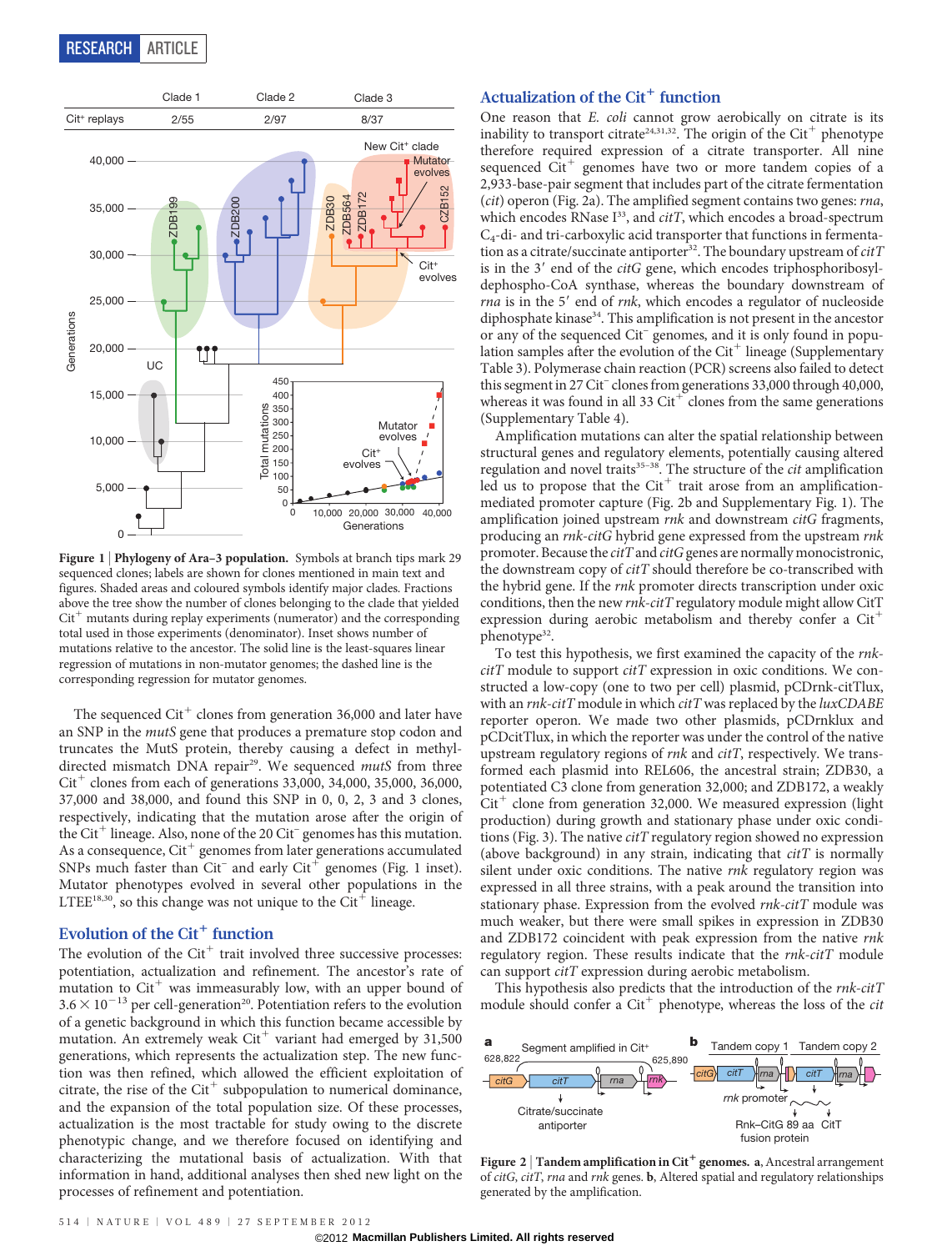

Figure 3 | Expression levels from native *citT*, native  $rnk$  and evolved  $rnk$ citT regulatory regions during aerobic metabolism. Average time course of expression for the ancestral strain REL606 (left) and evolved clones ZDB30 (centre) and ZDB172 (right), each transformed with lux reporter plasmids pCDcitTlux (blue), pCDrnklux (black) and pCDrnk-citTlux (red). Expression was measured as counts per second (c.p.s.). Each curve shows the average of four replicates.

amplification should cause reversion to a Cit– state. We tested whether the *rnk-citT* module confers a Cit<sup>+</sup> phenotype by inserting a single copy of an amplification fragment containing the rnk promoter immediately upstream of the chromosomal copy of citT (Fig. 4a) in potentiated clone ZDB30. This construct, ZDB595, indeed has a  $\mathrm{Cit}^+$ phenotype, although it is extremely weak, similar to the earliest evolved  $Cit^+$  variants (Fig. 4b). In the same medium used in the LTEE, ZDB595 experienced a lag of more than 60 h after glucose depletion, followed by a short period of abortive and inconsistent growth on citrate (Fig. 4b, c). These data indicate that the initial  $\mathrm{Cit}^+$  type was too weak to allow exploitation of citrate under the daily-transfer regime of the LTEE. Nonetheless, ZDB595 had a small (1.0%) but significant competitive advantage over ZDB30 in the same environment ( $n = 10$ ,  $t = 3.09$ , two-tailed  $P = 0.0128$ ). We also isolated 13 Cit<sup>-</sup> revertants of a 33,000-generation  $Cit^+$  clone, CZB154. All had lost the *cit* amplification based on both PCR and Southern blot analyses (Supplementary Fig. 2), further supporting the hypothesis that the amplification event had produced the  $Cit$ <sup>+</sup> phenotype.

# Refinement of the  $Cit^+$  function

Given the extremely weak initial  $Cit^+$  phenotype, additional mutations must have refined the new function. Refinement is an open-ended



Figure 4 | New  $\emph{rnk-citT}$  module confers  $\text{Cit}^+$  phenotype in potentiated background. a, Engineered construct containing the cit amplification junction with the *rnk* promoter, and the arrangement following its insertion into the chromosome. b, Average growth trajectories in DM25 of potentiated clone ZDB30 (red), its isogenic construct with chromosomal integration of the rnk-cit module ZDB595 (blue), 31,500-generation  $\mathrm{Cit}^+$  clone ZDB564 (purple) and 32,000-generation  $\mathrm{Cit}^+$  clone ZDB172 (green). c, Trajectories of ZDB595 compared to its parent. Light blue trajectories show heterogeneity among replicate cultures of ZDB595; dark blue and red are averages for ZDB595 and its parent, ZDB30, as in panel b (except different scale).



These early  $\mathrm{Cit}^+$  genomes also show increases in *cit* copy number. The earliest one had a tandem duplication, whereas later genomes had a three-copy tandem array within a larger tandem duplication, a fourcopy tandem array, a tandem duplication in a larger three-copy tandem array and a nine-copy tandem array (Supplementary Table 9). Changes in amplification copy number readily occur by recombination, and they have been implicated in the refinement of other weak functions<sup>40,41</sup>. These changes increased the number of  $mk\text{-}citT$  modules relative to the earliest  $Cit^+$  genome (Fig. 5a) and presumably increased the expression of CitT as well. To test whether an increased number of rnk-citT modules could have caused the population expansion, we cloned the module (Fig. 5b) into the high-copy plasmid pUC19 (ref. 42) and moved the resulting plasmid, pZBrnk-citT, into the potentiated clone ZDB30. The resulting strain, ZDB612, is strongly  $Cit^+$ , rapidly transitions from glucose to citrate and grows similarly to the 33,000-generation clone CZB152 (Fig. 5c). The increased number of rnk-citT modules can thus explain the refinement of the  $Cit^+$  phenotype that allowed the population expansion.



Figure 5 | Refinement of Cit<sup>+</sup> phenotype by increased number of  $rnk\text{-}citT$ **modules.** a, Change in  $mk\text{-}citT$  module copy number in sequenced  $\text{Cit}^+$  clones over time. b, Structure of rnk-citT module cloned into high-copy plasmid pUC19 to produce pZBrnk-citT. c, Growth trajectories in DM25 of potentiated  $Cit^-$  clone ZDB30 (red), 31,500-generation  $Cit^+$  clone ZDB564 (purple), 33,000-generation Cit<sup>+</sup> clone CZB152 (black), and ZDB612, a pZBrnk-citT transformant of ZDB30 (green). Each trajectory is the average of six replicates.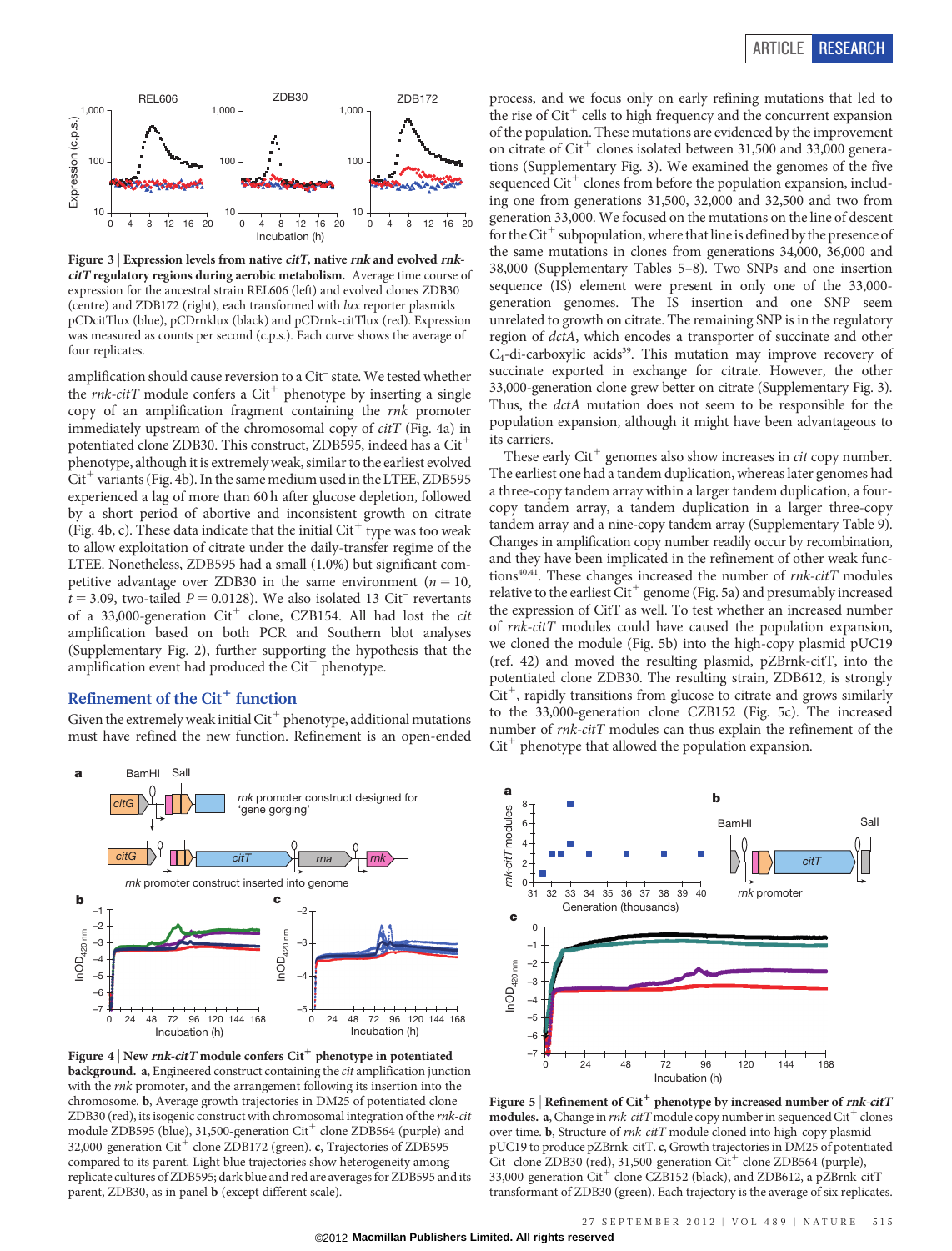In contrast to the early variation in *cit* amplification, later  $\mathrm{Cit}^+$ genomes have four-copy tandem arrays (Fig. 5a). Amplifications tend to be unstable<sup>40,41</sup>, and further refinement may have favoured more stable classes of mutations. The evolution of the mutator phenotype in the  $\mathrm{Cit}^+$  lineage complicates efforts to identify these later refining mutations, but some interesting candidates include SNPs in citT itself: gltA, which encodes citrate synthase; and aceA, which encodes isocitrate lyase.

# Potentiation of  $Cit^+$  evolution

Before the Cit<sup>+</sup> trait could evolve, the Ara-3 population had to evolve a genetic background in which that new function was accessible by mutation. Potentiation was demonstrated by 'replay' experiments using 270 clones sampled over the population's history<sup>20</sup>. The replays produced 17 Cit<sup>+</sup> mutants that derived from 13 clones, all from generation 20,000 or later. Fluctuation tests confirmed that potentiated clones had increased mutation rates to  $\mathrm{Cit}^+$ , although such mutations were still extremely rare<sup>20</sup>.

#### Phylogeny implies multiple potentiating mutations

The potentiating mutations are not known to confer any phenotype amenable to screening, so there is no simple way to distinguish between potentiated and non-potentiated clones. Instead, we examined the distribution of the 13 potentiated clones identified by the replay experiments using mutations (Supplementary Table 10) that differentiated clades UC, C1, C2 and C3 (Fig. 1).We also determined the distribution of the other 256 evolved clones used in the replays to assess the coverage of the clades in those experiments (Supplementary Fig. 4). Overall, 205 clones were assigned to clades, including 12 potentiated clones (Supplementary Table 11). Sixteen from generations 15,000 and earlier were in clade UC. The others came from generations 20,000 and later including 55 in C1, 97 in C2, and 37 in C3. Potentiated clones occurred in all three with 8 in C3 and 2 each in C1 and C2. Nonetheless, this distribution is highly non-random (twotailed Fisher's exact test comparing C3 with C1 and C2 combined,  $P = 0.0003$ ; this test shows no difference between C1 and C2,  $P = 0.6206$ ). These data, and the absence of any Cit<sup>+</sup> mutants generated by the ancestor, indicate that potentiation involved at least two mutations, with one arising before these three clades diverged and another in C3 (Fig. 1).

#### Alternative hypotheses

Two distinct mechanisms might explain the potentiation effect. One is epistasis, whereby an interaction between the potentiating background and the actualizing mutation is needed to express the  $Cit^+$ phenotype. The second is that the background physically promoted the final mutation; for example, a later rearrangement may require some prior genomic rearrangement. If expression of Cit<sup>+</sup> required earlier mutations, then the  $rnk\text{-}citT$  module should confer a weaker  $Cit^+$  phenotype in a non-potentiated background than a potentiated background. Alternatively, if potentiation facilitated the amplification event itself, then that module should produce an equally strong Cit<sup>-1</sup> phenotype in both potentiated and non-potentiated backgrounds.

# Evidence for epistasis

To test these predictions, we first tried to move the single-copy rnkcitT module into the ancestral chromosome, but several attempts were unsuccessful. This outcome is not surprising under the epistasis hypothesis; a key step was screening potential recombinants for citrate use, and the single-copy module conferred an extremely weak  $\mathrm{Cit}^+$  phenotype even in a potentiated C3 clone (Fig. 4). Instead, we moved plasmid pZBrnk-citT into the ancestor and clones from clades C1, C2 and C3, and examined their growth trajectories (Fig. 6). All four transformants grew on citrate after depleting the glucose. However, transformants of the ancestor and C1 and C2 clones grew poorly on citrate, even with this high-copy plasmid, as shown by long lags while



Figure 6 | Evidence for epistatic interactions in potentiation of  $Cit^+$ phenotype. Growth trajectories in DM25 of diverse clones transformed with the pZBrnk-citT plasmid. a, Ancestral strain REL606 and its transformant ZDB611. b, Clade C1 clone ZDB199 and its transformant ZDB614. c, C2 clone ZDB200 and its transformant ZDB615. d, C3 clone ZDB30 and its transformant ZDB612. Red and dark blue trajectories are averages for the parent clone and its transformant; light blue trajectories show the replicates for the transformant.

transitioning from glucose to citrate, low yields, and inconsistent trajectories across replicates (Fig. 6a–c). By contrast, ZDB612, the transformant of a potentiated C3 clone, grew much faster, more extensively, and consistently across replicates (Fig. 6d). These differences demonstrate epistatic interactions between the rnk-citT module and mutations that distinguish the backgrounds.

These data also support the phylogenetic association between clade C3 and the strength of potentiation in the replay experiments. We examined C3 for candidate mutations that may contribute to potentiation. A mutation in  $arcB$ , which encodes a histidine kinase<sup>43</sup>, is noteworthy because disabling that gene upregulates the tricarboxylic acid cycle<sup>44</sup>. That mutation might interact with the *rnk-citT* module by allowing efficient use of citrate that enters the cell via the CitT transporter. We tried repeatedly to move the evolved and ancestral arcB alleles between strains to test this hypothesis, but without success. In any case, the profound differences in growth trajectories on citrate enabled by the high-copy plasmid (Fig. 6) support the hypothesis that potentiation depends, at least partly, on epistasis between the genetic background and the amplification mutation that generated that module.

#### Evidence against the physical-promotion hypothesis

We examined the  $Cit^+$  mutants from the replay experiments<sup>20</sup> for additional evidence on the nature of potentiation. The physicalpromotion hypothesis predicts that these mutants should have cit amplifications similar or identical to the original one. If epistatic interactions enhanced *citT* expression only from the *rnk* promoter, then the prediction would be the same. However, if epistasis operated at some broader physiological level, then the replays should have diverse mutations that share only the property that they enable expression of the citrate transporter in the oxic environment of the LTEE. We examined 19 re-evolved  $Cit^+$  mutants to identify the relevant mutations; the  $citT$  region was examined in all of them, and the genomes of six were sequenced. All have mutations affecting citT, and most clearly put that gene downstream of a new promoter (Supplementary Table 12). Four sequenced  $Cit$ <sup>+</sup> mutants were derived from Cit<sup>-</sup> clones that were also sequenced. Besides *citT*related mutations, these sequenced mutants had one to three other mutations; no gene was mutated in multiple cases, and none seem related to citrate use (Supplementary Table 13), supporting the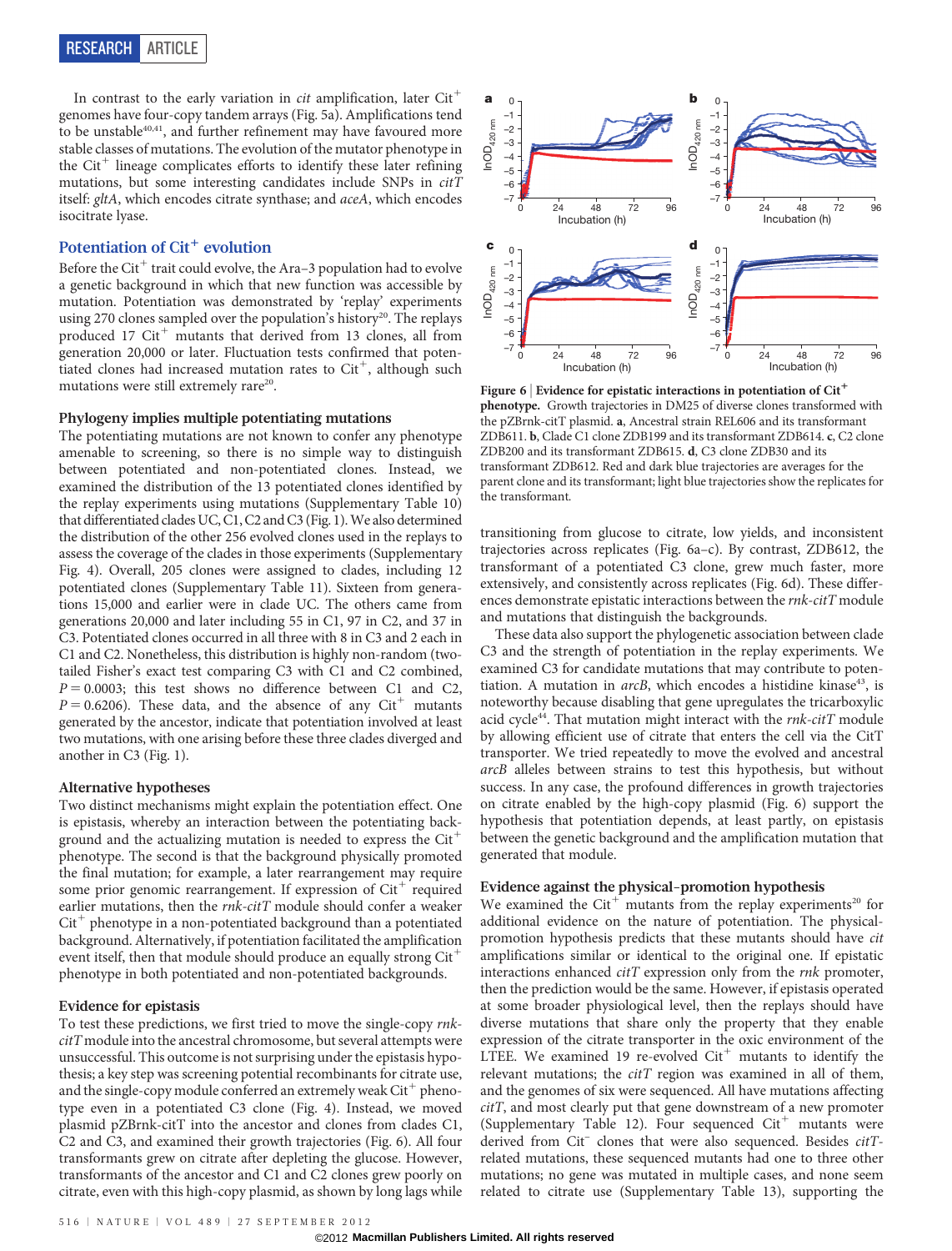

Figure 7 | Mutations that produced  $Cit^+$  phenotype in 14 replay experiments. The red box shows the boundaries of the 2,933-bp amplified segment that actualized the  $Cit^+$  function in the original long-term population. Blue boxes show citT-containing regions amplified in eight replays that produced  $Cit^+$  mutants. Vertical black lines mark five locations where IS3 insertions produced  $\mathrm{Cit}^+$  mutants in six other replays.

inference that the  $citT$  mutations were responsible for all of the reevolved  $Cit^+$  phenotypes.

The  $\mathrm{Cit}^+$  mutants arose by diverse mutational processes (Supplementary Table 12). Eight have  $citT$  duplications similar to the original one, though no two share the same boundaries (Fig. 7). In seven of these, the duplications generated alternative versions of the  $rnk\text{-}citT$  module; in the other, the second  $citT$  is downstream of the rna promoter. Six mutants have an IS3 element inserted in the 3' end of citG (Fig. 7). IS3 carries outward-directed promoter elements that can activate adjacent genes<sup>27,45</sup>. Two mutants have large duplications encompassing all or part of the cit operon. One mutant has a large inversion that places most of that operon downstream of the promoter for the fimbria regulatory gene fimB, and another has a deletion in citG that presumably formed a new promoter. Also, most of these mutants have stronger phenotypes (Supplementary Fig. 5) than the earliest  $Cit^+$  clones in the main experiment (Fig. 4b and Supplementary Fig. 3). In any case, this new function arose in potentiated backgrounds by a variety of mutational processes that recruited several different promoters to allow CitT expression during aerobic metabolism. Thus, these data do not support the physical-promotion hypothesis, whereas the strain-specific differences in growth on citrate conferred by the rnk-citT module provide clear and compelling evidence for epistasis (Fig. 6). However, these hypotheses are not mutually exclusive, and we cannot reject the possibility that some mutation rendered the genome (or the affected region) more prone to physical rearrangements (including mobile-element insertions) and thereby also contributed to the overall potentiation effect.

#### **Perspective**

The evolution of citrate use in an experimental E. coli population provided an unusual opportunity to study the multi-step origin of a key innovation. Comparative studies have shown that gene duplications have an important creative role in evolution by generating redundancies that allow neo-functionalization<sup>5,6,8-10</sup>. Our findings highlight the less-appreciated capacity of duplications to produce new functions by promoter capture events that change gene regulatory networks<sup>38</sup>. The evolution of citrate use also highlights that such actualizing mutations are only part of the process by which novelties arise. Before a new function can arise, it may be essential for a lineage to evolve a potentiating genetic background that allows the actualizing mutation to occur or the new function to be expressed. Finally, novel functions often emerge in rudimentary forms that must be refined to exploit the ecological opportunities. This three-step process—in which potentiation makes a trait possible, actualization makes the trait manifest, and refinement makes it effective—is probably typical of many new functions.

# METHODS SUMMARY

Evolution experiment. Twelve E. coli B populations were propagated for over 20 years by daily 100-fold transfers into a minimal medium, DM25, containing

139 µM glucose and 1,700 µM citrate<sup>13,46</sup>. Population samples were frozen every 500 generations. The focus of this study was population Ara–3, in which the ability to grow on citrate under oxic conditions evolved by  $31,500$  generations<sup>20</sup>. Genome sequencing. Clones were sequenced on Illumina GA, GA II and GA IIx instruments. The reads were deposited in the NCBI SRA database [\(SRA026813\)](http://www.ncbi.nlm.nih.gov/nuccore?term=SRA026813). Mutations were predicted from read alignments to the ancestral genome  $(REL606)^{25}$  using the *breseq* pipeline<sup>47</sup> and refined by further analyses for specific mutations.

Phylogenetic analysis. The most parsimonious tree was calculated using the irreversible Camin–Sokal model<sup>48</sup> with presence-absence data in each genome for all mutational events. Branch lengths were calculated by a maximum likelihood procedure with additional parameters for ancestral and mutator rates of Poisson-distributed mutation accumulation. Other clones were put in clades based on Sanger sequencing to screen for 10 phylogenetically informative mutations.

Expression experiments. Promoter regions for  $citT$ ,  $rnk$  and the  $rnk\text{-}citT$  module were cloned into the  $lux$  reporter plasmid pCS26-pac<sup>49</sup>, and transformed into strains REL606, ZDB30 and ZDB172. Light emission was measured as a proxy for luciferase expression for 19 h in DM25 in 96-well plates with intermittent shaking. Assays were replicated fourfold for each construct.

Primers and clones. Primer pairs used in genetic analyses and strain constructions are shown in Supplementary Table 14. Supplementary Table 15 describes the clones used in growth-trajectory experiments.

Full Methods and any associated references are available in the [online version of](www.nature.com/doifinder/10.1038/nature11514) [the paper](www.nature.com/doifinder/10.1038/nature11514).

#### Received 18 June; accepted 22 August 2012. Published online 19 September 2012.

- 1. Mayr, E. In Evolution after Darwin (ed. Tax, S.) Vol. 1, 349–380 (Univ. Chicago Press, 1960).
- 2. Pigliucci, M. What, if anything, is an evolutionary novelty? Philos. Sci. 75, 887-898  $(2008)$
- 3. Jacob, F. Evolution and tinkering. Science 196, 1161–1166 (1977).
- 4. Jacob, F. The Possible and the Actual. (Univ. Washington Press, 1982).
- 5. Gould, S. J. & Vrba, E. S. Exaptation—a missing term in the science of form. Paleobiol. 8, 4-15 (1982).
- 6. Taylor, J. S. & Raes, J. Duplication and divergence: the evolution of new genes and old ideas. Annu. Rev. Genet. 38, 615–643 (2004).
- 7. Patthy, L. Genome evolution and the evolution of exon-shuffling—a review. Gene 238, 103–114 (1999).
- 8. True, J. R. & Carroll, S. B. Gene co-option in physiological and morphological evolution. Annu. Rev. Cell Dev. Biol. 18, 53-80 (2002).
- Zhang, J. Evolution by gene duplication: an update. Trends Ecol. Evol. 18, 292–298  $(2003)$
- 10. Bergthorsson, U., Andersson, D. I. & Roth, J. R. Ohno's dilemma: evolution of new genes under continuous selection. Proc. Natl Acad. Sci. USA 104, 17004-17009 (2007).
- 11. Lenski, R. E., Ofria, C., Pennock, R. T. & Adami, C. The evolutionary origin of complex features. Nature 423, 139–144 (2003).
- 12. Elena, S. F. & Lenski, R. E. Evolution experiments with microorganisms: the dynamics and genetic bases of adaptation. Nature Rev. Genet. 4, 457–469 (2003).
- 13. Lenski, R. E. Phenotypic and genomic evolution during a 20,000-generation experiment with the bacterium Escherichia coli. Plant Breed. Rev. 24, 225-265  $(2004)$
- 14. Beaumont, H. J. E., Gallie, J., Kost, K., Ferguson, G. C. & Rainey, P. B. Experimental evolution of bet hedging. Nature 462, 90-93 (2009).
- 15. Meyer, J. R., Dobias, D. T., Weitz, J. S., Barrick, J. E. & Lenski, R. E. Repeatability and contingency in the evolution of a key innovation in phage lambda. Science 335, 428–432 (2012).
- 16. Bentley, D. R. Whole-genome resequencing. Curr. Opin. Genet. Dev. 16, 545-552  $(2006)$
- 17. Hegreness, M. & Kishony, R. Analysis of genetic systems using experimental evolution and whole-genome sequencing. Genome Biol. 8, 201 (2007).
- 18. Barrick, J. E. et al. Genome evolution and adaptation in a long-term experiment with E. coli. Nature 461, 1243-1247 (2009).
- 19. Barrick, J. E. & Lenski, R. E. Genome-wide mutational diversity in an evolving population of Escherichia coli. Cold Spring Harb. Symp. Quant. Biol. 74, 119–129  $(2009)$
- 20. Blount, Z. D., Borland, C. Z. & Lenski, R. E. Historical contingency and the evolution of a key innovation in an experimental population of Escherichia coli. Proc. Natl Acad. Sci. USA 105, 7899-7906 (2008).
- 21. Koser, S. A. Correlation of citrate-utilization by members of the colon-aerogenes group with other differential characteristics and with habitat. J. Bacteriol. 9, 59-77  $(1924)$
- 22. Lütgens, M. & Gottschalk, G. Why a co-substrate is required for anaerobic growth of Escherichia coli on citrate. J. Gen. Microbiol. 119, 63–70 (1980).
- 23. Scheutz, F. & Strockbine, N. A. In Bergey's Manual of Systematic Bacteriology, Volume 2: The Proteobacteria (eds Garrity, G. M., Brenner, D. J., Kreig, N. R. & Staley, J. R.) 607–624 (Springer, 2005).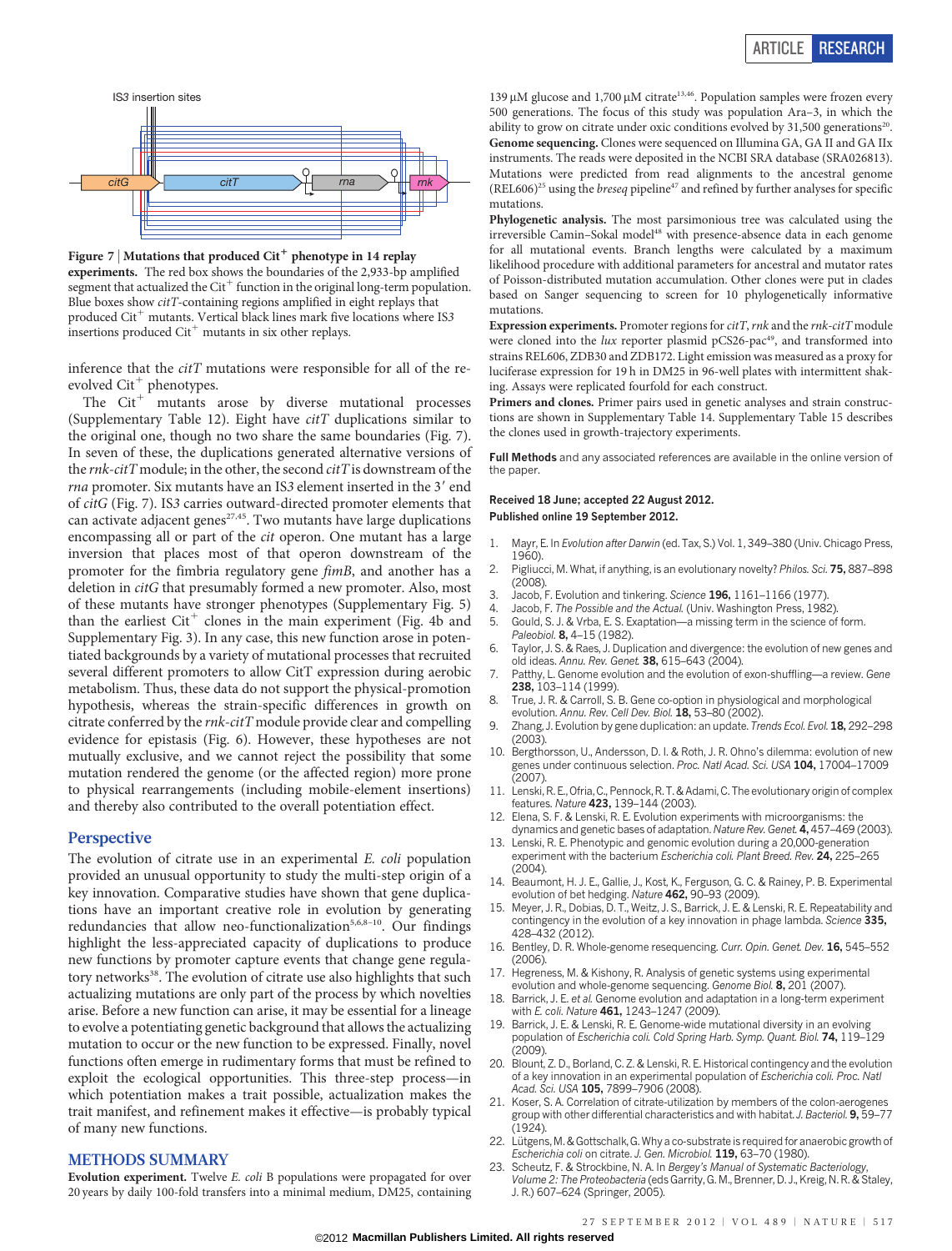

- 24. Hall, B. G. Chromosomal mutation for citrate utilization by Escherichia coli K-12. J. Bacteriol. 151, 269–273 (1982).
- 25. Jeong, H. et al. Genome sequences of Escherichia coli B strains REL606 and BL21(DE3). J. Mol. Biol. 394, 644–652 (2009).
- 26. Fogle, C. A., Nagle, J. L. & Desai, M. M. Clonal interference, multiple mutations and adaptation in large asexual populations. Genetics **180**, 2163–2173 (2008).
- 27. Treves, D. S., Manning, S. & Adams, J. Repeated evolution of an acetatecrossfeeding polymorphism in long-term populations of Escherichia coli. Mol. Biol. Evol. 15, 789–797 (1998).
- 28. Rozen, D. E., Schneider, D. & Lenski, R. E. Long-term experimental evolution in Escherichia coli. XIII. Phylogenetic history of a balanced polymorphism. J. Mol. Evol. 61, 171–180 (2005).
- Glickman, B. W. & Radman, M. Escherichia coli mutator mutants deficient in methyl-instructed DNA mismatch correction. Proc. Natl Acad. Sci. USA 77, 1063–1067 (1980).
- 30. Sniegowski, P. D., Gerrish, P. J. & Lenski, R. E. Evolution of high mutation rates in experimental populations of E. coli. Nature 387, 703-705 (1997).
- 31. Lara, F. J. S. & Stokes, J. L. Oxidation of citrate by Escherichia coli. J. Bacteriol. 63, 415–420 (1952).
- 32. Pos, K. M., Dimroth, P. & Bott, M. The Escherichia coli citrate carrier CitT: a member of a novel eubacterial transporter family related to the 2-oxoglutarate/malate translocator from spinach chloroplasts. J. Bacteriol. 180, 4160-4165 (1998).
- 33. Zhu, L. & Deutsher, M. P. The Escherichia coli rna gene encoding RNase I: sequence and unusual promoter structure. Gene 119, 101-106 (1992)
- 34. Shankar, S., Schlictman, D. & Chakrabarty, A. M. Regulation of nucleoside diphosphate kinase and an alternative kinase in Escherichia coli: role of the sspA and rnk genes in nucleoside triphosphate formation. Mol. Microbiol. 17, 935–943  $(1995)$
- 35. Usakin, L. A., Kogan, G. L., Kalmykova, A. I. & Gvozdev, V. A. An alien promoter capture as a primary step of the evolution of testes-expressed repeats in the Drosophila melanogaster genome. Mol. Biol. Evol. 22, 1555–1560 (2005).
- 36. Adam, D., Dimitrijevic, N. & Schartl, M. Tumor suppression in Xiphophorus by an accidentally acquired promoter. Science 259, 816–819 (1993).
- 37. Bock, R. & Timmis, J. N. Reconstructing evolution: gene transfer from plastids to the nucleus. Bioessays 30, 556-566 (2008).
- 38. Whoriskey, S. K., Nghiem, V., Leong, P., Masson, J. & Miller, J. H. Genetic rearrangements and gene amplification in Escherichia coli: DNA sequences at the junctures of amplified gene fusions. Genes Dev. 1, 227-237 (1987).
- 39. Janausch, I. G., Zientz, E., Tran, Q. H., Kroger, A. & Unden, G. C<sub>4</sub>-dicarboxylate carriers and sensors in bacteria. Biochim. Biophys. Acta 1553, 39-56 (2002).
- 40. Andersson, D. I., Slechta, E. S. & Roth, J. R. Evidence that gene amplification underlies adaptive mutability of the bacterial lac operon. Science 282, 1133-1135 (1998).
- 41. Reams, A. B., Kofoid, E., Savageau, M. & Roth, J. R. Duplication frequency in a population of Salmonella enterica rapidly approaches steady state with or without recombination. Genetics 184, 1077–1094 (2010).
- 42. Yanisch-Perron, C., Vieira, J. & Messing, J. Improved M13 phage cloning vectors and host strains: nucleotide sequences of the M13mpl8 and pUC19 vectors. Gene 33, 103–119 (1985).
- 43. Gunsalus, R. P. & Park, S. J. Aerobic-anaerobic gene regulation in Escherichia coli: control by the ArcAB and Fnr regulons. Res. Microbiol. 145, 437-450 (1994).
- 44. Nizam, S. A., Zhu, J., Ho, P. Y. & Shimizu, K. Effects of arcA and arcB genes knockout on the metabolism in Escherichia coli under aerobic condition. Biochem. Eng. J. 44, 240–250 (2009).
- 45. Charlier, D., Piette, J. & Glansdorff, N. IS3 can function as a mobile promoter. Nucleic Acids Res. 10, 5935–5948 (1982).
- 46. Lenski, R. E., Rose, M. R., Simpson, S. C. & Tadler, S. C. Long-term experimental evolution in Escherichia coli. I. Adaptation and divergence during 2,000 generations. Am. Nat. 138, 1315-1341 (1991).
- 47. Barrick, J. E. & Knoester, D. B. breseq.<http://barricklab.org/breseq> (2010).
- Camin, J. H. & Sokal, R. R. A method for deducing branching sequences in phylogeny. Evolution 19, 311–326 (1965).
- 49. Bjarnason, J., Southward, C. M. & Surette, M. G. Genomic profiling of ironresponsive genes in Salmonella enterica serovar Typhimurium by high-throughput screening of a random promoter library. J. Bacteriol. 185, 4973-4982 (2003).

Supplementary Information is available in the [online version of the paper.](www.nature.com/doifinder/10.1038/nature11514)

Acknowledgements We thank N. Hajela, M. Kauth and S. Sleight for assistance, J. Meyer and J. Plucain for discussion, and C. Turner for comments on the paper. Sequencing services were provided by the MSU Research Technology Support Facility. We acknowledge support from the US National Science Foundation (DEB-1019989 to R.E.L.) including the BEACON Center for the Study of Evolution in Action (DBI-0939454), the US National Institutes of Health (K99-GM087550 to J.E.B.), the Defense Advanced Research Projects Agency (HR0011-09-1-0055 to R.E.L.), a Rudolf Hugh Fellowship (to Z.D.B.), a DuVall Family Award (to Z.D.B.), a Ronald M. and Sharon Rogowski Fellowship (to Z.D.B.) and a Barnett Rosenberg Fellowship (to Z.D.B).

Author Contributions J.E.B. and Z.D.B performed genome sequencing and analyses. J.E.B. performed phylogenetic analyses and developed code for sequence analyses. Z.D.B. performed growth curves, molecular experiments and sequenced specific genes. C.J.D. performed gene expression experiments. R.E.L. conceived and directs the long-term experiment. Z.D.B., J.E.B., C.J.D. and R.E.L. analysed data, wrote the paper and prepared figures.

Author Information All genome data have been deposited in the NCBI Sequence Read Archive database [\(SRA026813](http://www.ncbi.nlm.nih.gov/nuccore?term=SRA026813)). Other data have been deposited in the DRYAD database (<http://dx.doi.org/10.5061/dryad.8q6n4>). R.E.L. will make strains available to qualified recipients, subject to a material transfer agreement that can be found at <http://www.technologies.msu.edu/inventors/mta-cda/mta/mta-forms>. Reprints and permissions information is available at<www.nature.com/reprints>. The authors declare no competing financial interests. Readers are welcome to comment on the [online](www.nature.com/doifinder/10.1038/nature11514) [version of the paper.](www.nature.com/doifinder/10.1038/nature11514) Correspondence and requests for materials should be addressed to Z.D.B. [\(blountza@msu.edu\)](mailto:blountza@msu.edu) or R.E.L. [\(lenski@msu.edu\)](mailto:lenski@msu.edu).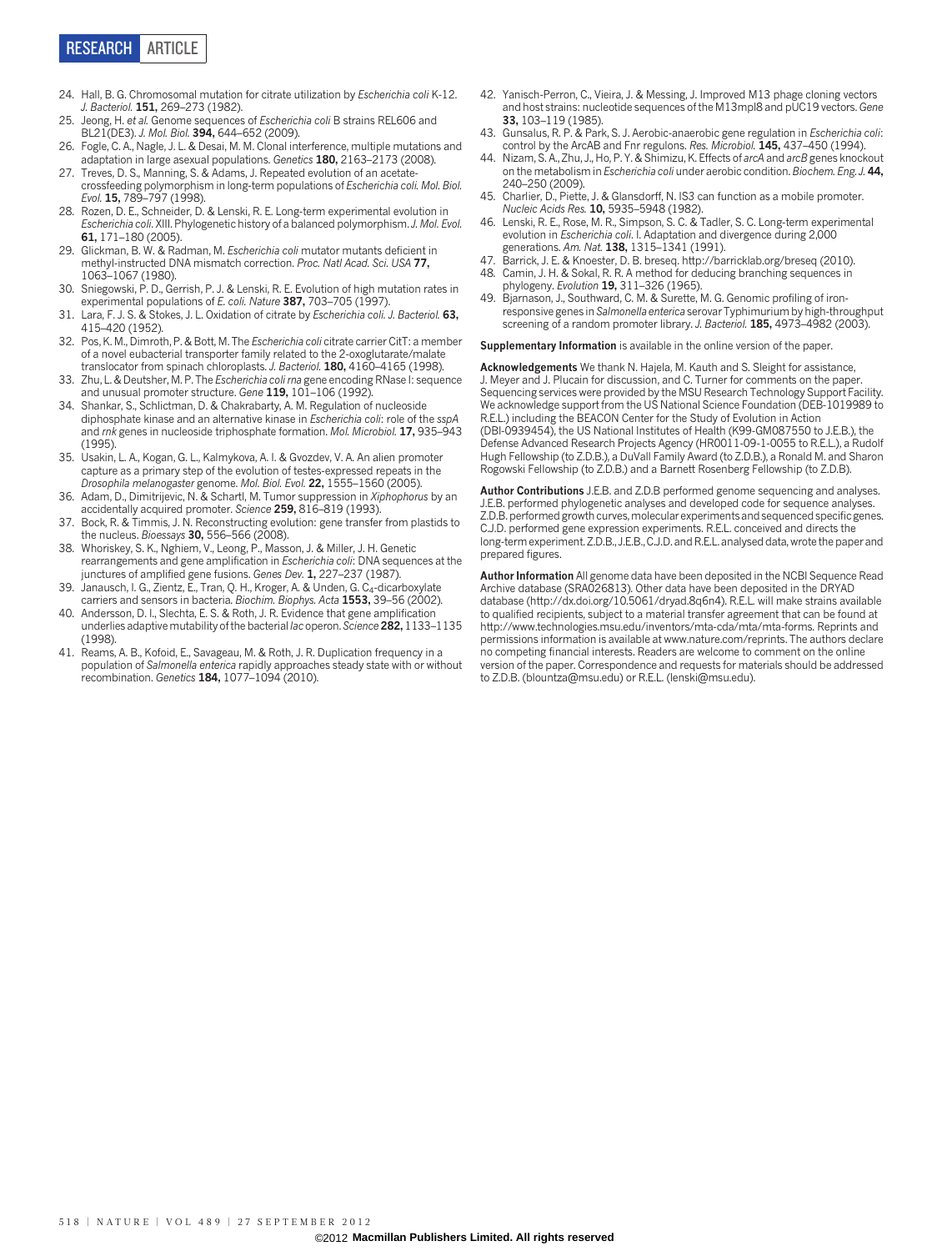#### METHODS

Evolution experiment. The long-term experiment is described in detail elsewhere<sup>13,46</sup>. In brief, twelve populations of E. coli B were started in 1988 and have evolved since under conditions of daily 100-fold dilutions in a minimal medium, DM25, containing 139  $\mu$ M glucose and 1,700  $\mu$ M citrate<sup>46</sup>. The populations undergo  $\sim$  6.64 generations per day and had been evolving for 40,000 generations when this study began. Every 500 generations, samples were frozen at  $-80$  °C with glycerol as a cryoprotectant. The focus of this study was population Ara–3, in which the ability to grow aerobically on citrate evolved by 31,500 generations<sup>20</sup>

Genomic DNA isolation. Clones were revived from frozen stocks by overnight growth in LB medium at  $37^{\circ}$ C with aeration. DNA was extracted and purified using the Qiagen Genomic-tip 100/G kit (Qiagen).

Whole-genome sequencing and mutation detection. Clones were sequenced on Illumina GA, GA II and GA IIx instruments. The resulting reads were deposited in the NCBI SRA database [\(SRA026813](http://www.ncbi.nlm.nih.gov/sra?term=SRA026813)). Most data sets contain single-end reads only, but additional mate-paired libraries were obtained for ZDB30 and ZDB172. Reads were mapped to the reference genome of the ancestral strain  $(REL606)^{25}$ , and mutations were predicted using the breseq computational pipeline<sup>47</sup>. This pipeline detects point mutations, deletions and new sequence junctions that may indicate IS-element insertions or other rearrangements, as described in its online documentation. Large duplications and amplifications were predicted manually by examining the depth of read coverage across each genome.

Mutation lists (Supplementary Table 2) were further refined by manually reconstructing the most plausible series of events generating the observed differences. This procedure involved: (1) splitting predicted changes into multiple mutations based on phylogenetic relationships, (2) assigning mutations to genomes when a subsequent mutational event prevented their detection (for example, an SNP within a later deletion), and (3) correcting false positives for a handful of difficult-to-predict mutations by examining alignments and coverage in all clones. After these procedures, 17 homoplasies remained in the phylogeny, most of which seem to indicate mutational hot spots: 9 are IS-element insertions at specific sites, 7 are insertions or deletions at the boundaries of IS elements, and only 1 is a single-base substitution not associated with an IS element. Given these signatures, it is likely that these mutations occurred independently in multiple lineages.

The copy number and configuration of the *citT* module were estimated from the number of reads overlapping the new rnk-citT sequence junction relative to the two original flanking-sequence junctions, and from the average read-depth in this region relative to a single-copy region (Supplementary Table 9).

Phylogenetic analysis. An initial parsimony-based tree was calculated using presence-absence data for all mutational events in each genome using the *dnapars* program from PHYLIP. Branch lengths were recalculated using an irreversible Camin–Sokal model<sup>48</sup>, because the ancestral states are known and reversions unlikely given the genome size and number of mutations observed. A maximumlikelihood model was then used to estimate branching times and two mutation rates, one for non-mutator branches and one for mutator branches. The model fixed the generation when each clone was sampled and assumed that mutations accumulated on branches according to a Poisson process.

Ten mutations in nine genes (ybaL, nadR, hemE, cspC, yaaH, leuA, tolR, arcB and gltA) were identified as phylogenetically informative based on their association with particular clades in the Ara–3 population (Supplementary Table 10). Sanger sequencing of PCR-amplified gene fragments was used to determine the presence or absence of these mutations in replay clones, which were then mapped onto the phylogeny using the keys in Supplementary Fig. 4. Owing to the large number of clones and genes under consideration, not all genes were sequenced for all clones. Supplementary Table 11 shows the data and phylogenetic assignments. Supplementary Table 14 shows the primer pairs used to amplify each locus.

PCR screens for cit amplifications. The cit amplification was detected in population samples and clones by PCR amplification across the rnk-citG junction using outward-directed primers specific to citT (Supplementary Table 14). When screening population samples, three reactions were run for each time point, and the template was a 1:10 dilution of the frozen sample for that generation.

Expression experiments. Expression was measured using luciferase-based reporter constructs. The complete upstream regions for the native citT and rnk genes were PCR-amplified from the cognate reporters from the E. coli transcriptional library<sup>50</sup> using the primers pZE05 and pZE07. The intergenic region of the evolved  $\mathit{rnk\text{-}citT}$  module was amplified from Cit<sup>+</sup> clone ZDB172 using primers nctForward and nctReverse (Supplementary Table 14). The PCR products were cloned into the low-copy (1–2) plasmid pCS26-pac, which contains a kanamycin resistance gene and the luciferase operon (luxCDABE)<sup>49</sup>. Each plasmid was transformed into clones REL606, ZDB30 and ZDB172.

Before the expression assays, strains were grown in a 96-well plate (BD Biosciences) in 200 µl per well of DM25 supplemented with 50 µg ml<sup> $-1$ </sup> kanamycin, with constant shaking at 37 °C for two 24-h cycles for acclimation. Fresh overnight cultures were then diluted 100-fold into a black, clear-bottomed 96-well plate (9520 Costar, Corning), with 150 µl per well of DM25, and covered with a breathable sealing membrane (Nunc) to prevent evaporation. Light emission was measured using a Wallac Victor<sup>2</sup> plate reader (Perkin Elmer Life Sciences) every 20 min for 19 h with 90 s of 2-mm orbital shaking before each reading. Assays were run in quadruplicate in the same plate.

Isogenic strain construction. A single-copy chromosomal rnk-citT module was placed in a Cit<sup>-</sup> background using the 'gene gorging' method<sup>51</sup>. Owing to problems inherent to the manipulation of amplified genes, we did not attempt to move an entire citT amplification segment. Instead, we engineered a cit amplification junction containing the rnk promoter from three smaller fragments that were PCR-amplified from the 32,000-generation  $\mathrm{Cit}^+$  clone ZDB172. The first fragment contained the cit amplification junction (citAmpJ), including the rnk promoter region, and was PCR-amplified using the primers citTAmpJ F and citTAmpJ R (Supplementary Table 14). The second fragment contained the  $citT\text{-}citG$  junction  $(citT\text{-}citG)$  and was PCR-amplified using the primers  $citT\text{-}citG$ citG F and citT-citG R. The third fragment contained sequence internal to the citG gene (citGfrag) and was PCR-amplified using citGfrag F and citGfrag R. Each primer pair was designed with restriction sites that allowed ligation of the fragments to a hybrid construct in which the cit amplification junction, including the  $rnk$  promoter, was embedded within  $>$  500 bp of the  $citG$  flanking sequence. The assembled module was then PCR-amplified using citT-citG Gorge F and citGfrag R (Supplementary Table 14). The forward primer incorporated an I-SceI restriction site required for the gene-gorging procedure, which was then performed as described elsewhere<sup>51</sup>. We screened for putative transformants by performing PCR and testing for a  $Cit^+$  phenotype based on a positive reaction on Cristensen's Citrate Agar<sup>52</sup>. Successful constructs were confirmed by Sanger sequencing.

Growth trajectories. Strains of interest (Supplementary Table 15) were revived from frozen stocks by growing them in LB, and they were then acclimated by two 24-h culture cycles in DM25. Next, 100 µl of each culture was diluted into 9.9 ml of DM25, and 200 µl aliquots were placed into randomly assigned wells in a 96-well plate. For all pZBrnk-citT transformants, the medium was supplemented with 100  $\mu$ g ml<sup>-1</sup> ampicillin to ensure plasmid retention. Growth trajectories were replicated six- to eightfold for each strain. To limit evaporation, strains were grown in the innermost 60 wells, whereas the outermost 36 wells were filled with 300 µl of saline buffer. When assays ran longer than 96 h, the buffer was replenished after 96 h. OD<sub>420 nm</sub> was measured every 10 min by a VersaMax automated plate reader (Molecular Devices). Plates were shaken orbitally for 5 s before each measurement, but were otherwise stationary.

Fitness assays. Relative fitness was measured in competition experiments described elsewhere<sup>46</sup>. In brief, we inoculated 0.05 ml each of acclimated cultures of ZDB595 and ZDB63, an Ara<sup>+</sup> mutant of ZDB30, into 9.9 ml of DM25 with tenfold replication. Initial densities were measured by dilution plating on tetrazolium arabinose (TA) plates, on which ZDB595 and ZDB63 made red and white colonies, respectively. The cultures were then propagated for three daily transfer cycles, and the final densities were measured using TA plates. Relative fitness was calculated as the ratio of the realized growth rates of the competitors over the course of the experiment<sup>46</sup>.

Isolation of Cit– revertants. Three 10-ml LB broth cultures were inoculated with 15  $\mu$ l from the frozen stock of 33,000-generation Cit<sup>+</sup> clone CZB154. After overnight growth at 37 °C, the cultures were diluted  $10^6$ -fold, and 100  $\mu$ was transferred to 30 flasks, ten containing 9.9 ml of DM25, ten containing 9.9 ml of DM25 without citrate, and ten containing 9.9 ml of M9 broth (a citrate-free minimal medium) with  $25 \mu g \text{ ml}^{-1}$  glucose. The 30 cultures were incubated at 37 °C, and propagated through six daily 1:100 serial dilutions. Each culture was then diluted 10<sup>4</sup>-fold, and 100 µl were spread onto each of eight TA plates. The plates were incubated for  ${\sim}24$  h at 37  $^{\circ} \text{C,}$  and colonies were patched onto TA and Minimal Citrate (MC) plates. Clones that grew on TA plates, but not on MC plates, were then streaked onto Christensen's agar. Those clones that did not produce a Cit<sup>+</sup> reaction on Christensen's agar were retained as Cit<sup>-</sup> revertants. Up to 512 colonies per replicate culture were tested for loss of the  $\mathrm{Cit}^+$  phenotype, but only one Cit<sup>-</sup> revertant was retained from any culture. Cit<sup>-</sup> revertants were found in 8/10 citrate-free DM25 cultures and in 5/10 cultures containing M9 medium. No revertants were isolated from any cultures in normal DM25 medium, presumably because of the advantage that  $\mathrm{Cit}^+$  cells have when citrate is present. The 13 Cit<sup>-</sup> revertants were tested for the presence or absence of the *cit* amplification by performing both PCR with the citTout F/R primer pair and citTspecific Southern blotting with EcoRV-digested genomic DNA (Supplementary Fig. 2 and Supplementary Table 14).